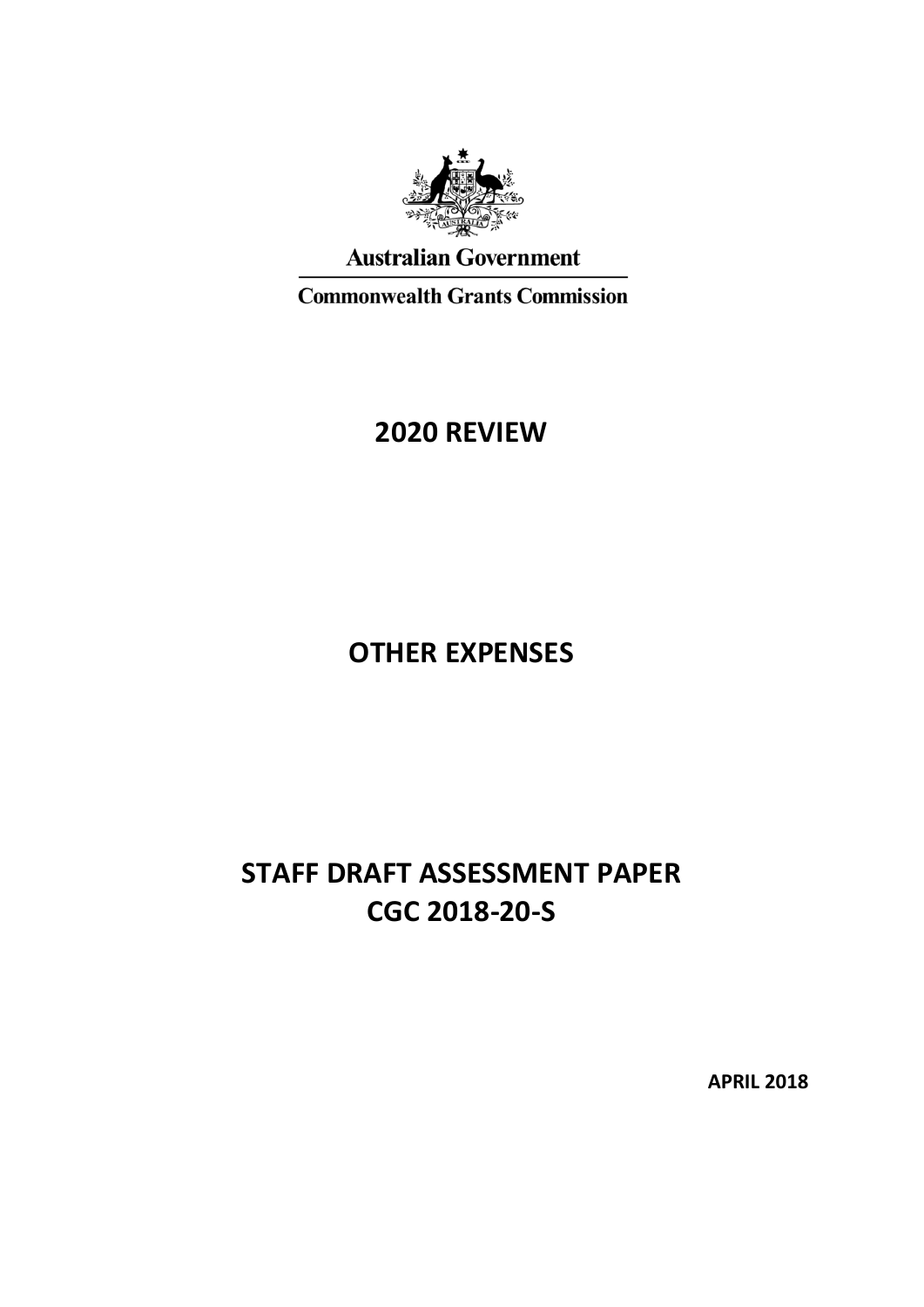| Paper issued               | 20 April 2018                                                                                                                                                                                                                                            |
|----------------------------|----------------------------------------------------------------------------------------------------------------------------------------------------------------------------------------------------------------------------------------------------------|
| Commission contact officer | Anli Chin, 02 6229 8845, anli.chin@cgc.gov.au                                                                                                                                                                                                            |
| Submissions sought by      | 31 August 2018                                                                                                                                                                                                                                           |
|                            | Submissions should be emailed in Word format to<br>secretary@cgc.gov.au.                                                                                                                                                                                 |
|                            | Submissions of more than 10 pages in length should include a<br>summary section.                                                                                                                                                                         |
| Confidential material      | It is the Commission's normal practice to make State<br>submissions available on its website under the CC BY licence,<br>allowing free use of content by third parties.<br>$\bf{O}$                                                                      |
|                            | Further information on the CC BY licence can be found on the<br>Creative Commons website (http://creativecommons.org).                                                                                                                                   |
|                            | Confidential material contained in submissions must be<br>clearly identified or included in separate attachment/s, and<br>details provided in the covering email. Identified confidential<br>material will not be published on the Commission's website. |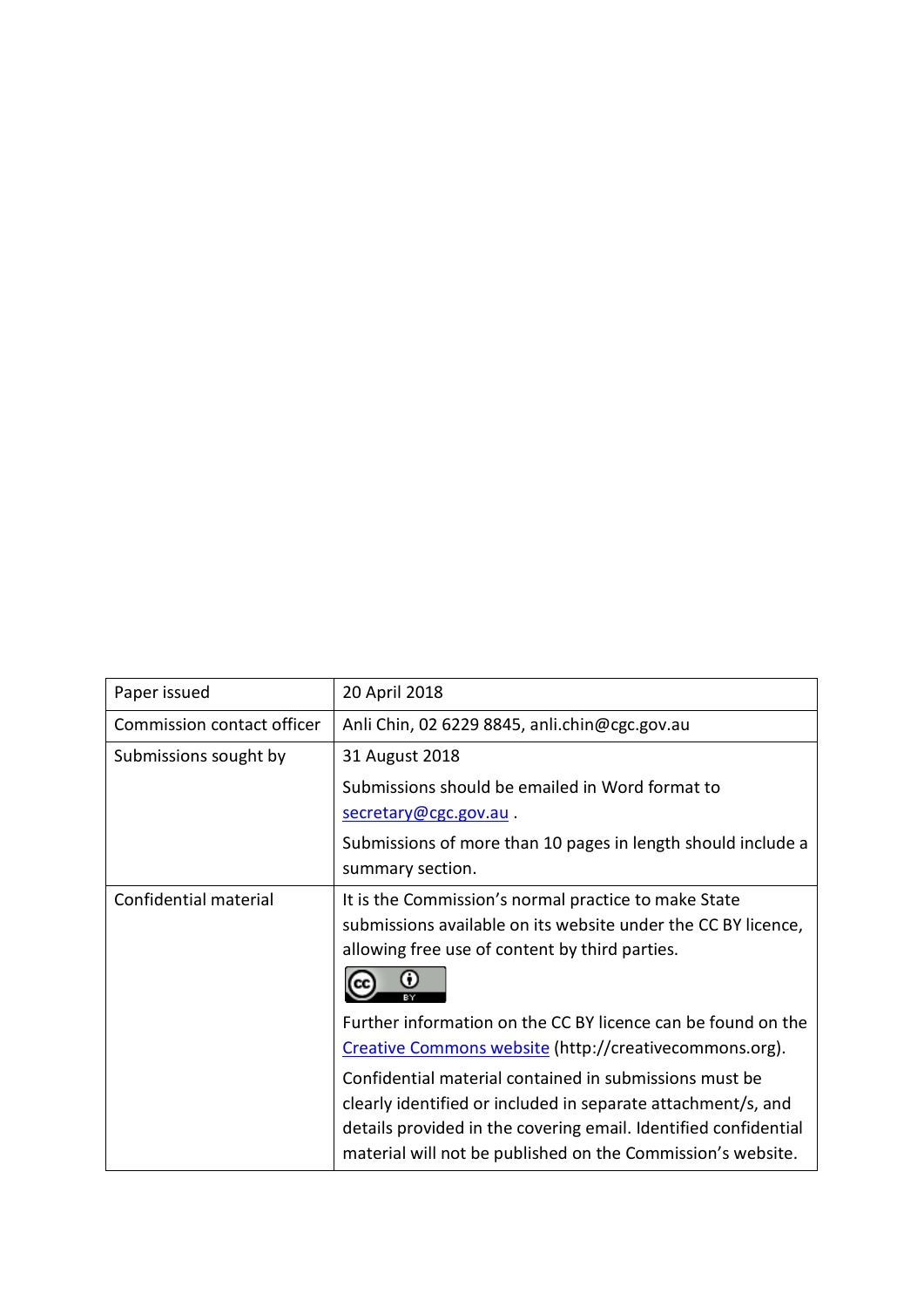# **CONTENTS**

| <b>OTHER EXPENSES</b>                                      |                |  |
|------------------------------------------------------------|----------------|--|
| <b>2015 REVIEW APPROACH</b>                                | 1              |  |
| Services included in this category                         | 1              |  |
| Category and component expenses                            | $\overline{2}$ |  |
| Data sources and assessment methods                        | $\overline{2}$ |  |
| <b>ISSUES AND ANALYSIS</b>                                 | 4              |  |
| Natural disaster relief                                    | 4              |  |
| Capital grants to local government for community amenities | 8              |  |
| National parks and wildlife services                       | 9              |  |
| Cross-border expenses                                      | 10             |  |
| Administrative scale                                       | 10             |  |
| Other issues including location                            | 10             |  |
| User charges                                               | 11             |  |
| <b>CONCLUSION AND WAY FORWARD</b>                          | 11             |  |
| Proposed assessment structure                              | 11             |  |
| Information sought from States                             | 12             |  |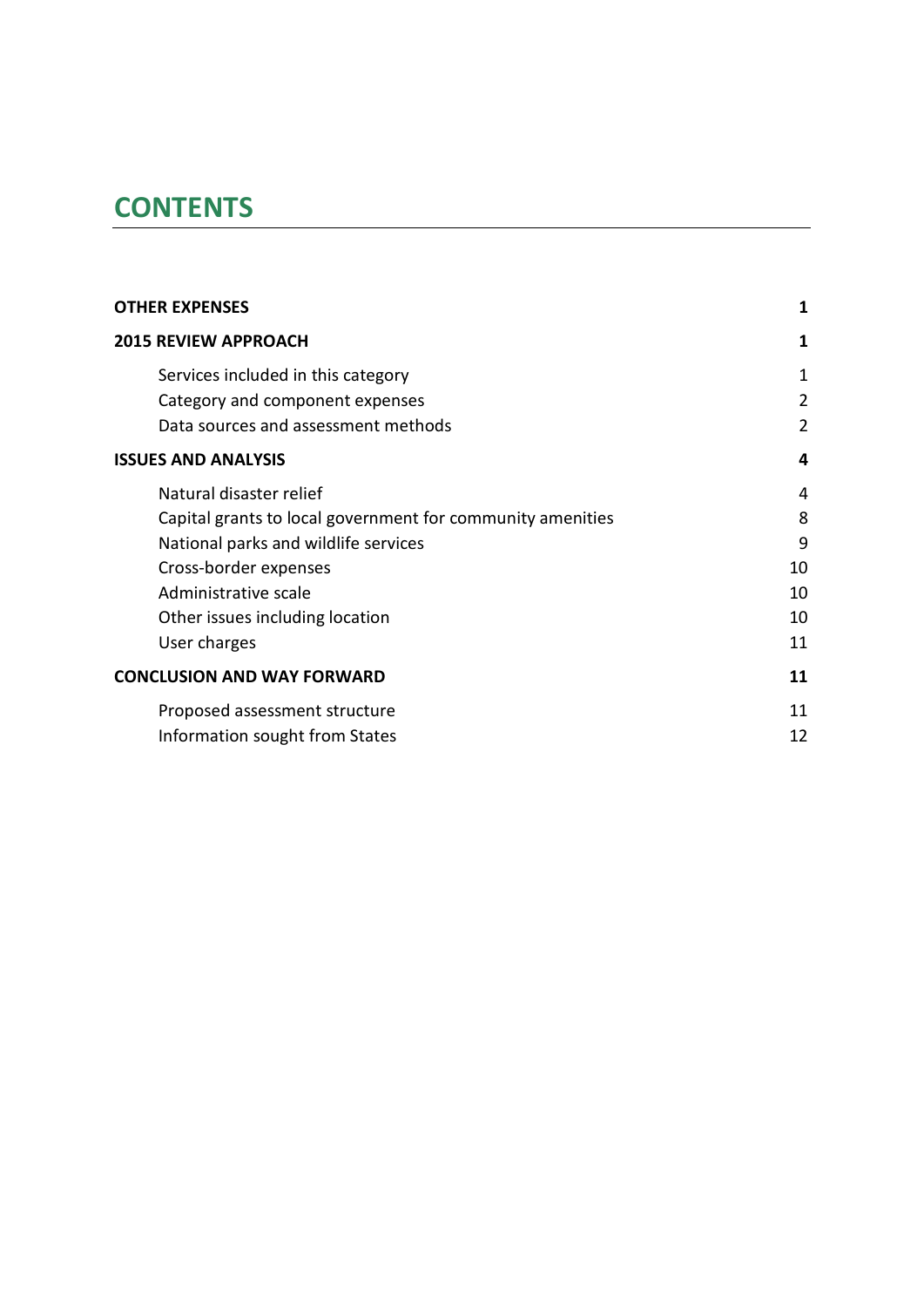# <span id="page-3-0"></span>**OTHER EXPENSES**

1 The paper provides the Commission staff proposals for the assessment of Other expenses for the 2020 Review.

## <span id="page-3-1"></span>**2015 REVIEW APPROACH**

### <span id="page-3-2"></span>**Services included in this category**

- 2 The Other expenses category comprises expenses not separately assessed in other expense categories. It includes:
	- general public services expenses for executive and legislative functions, and administration of treasury, finance and other centrally provided services not connected to particular functions
	- other services not assessed elsewhere expenses for recreation, culture and religion (such as library and national park services), public safety services other than those provided by police (such as emergency services and fire protection), and support for local government services which cannot be allocated to a specific function
	- miscellaneous purposes and transactions public debt transactions and general purpose inter-government transactions that cannot be allocated to other purposes
	- natural disaster relief expenses.
- 3 Associated user charges are included in the Other revenue category and assessed equal per capita (EPC).
- 4 The category also includes a location adjustment, recognising differences in regional costs faced by cities of similar remoteness, as well as expenses relating to:
	- all administrative scale allowances
	- all native title and land rights allowances
	- national capital allowances except those relating to police.
- 5 Administrative scale expenses are discussed in the Staff Draft Assessment Paper *CGC 2018-01/24-S, Administrative scale*. Native title and land rights and national capital expenses are discussed in Staff Draft Assessment Paper *CGC 2018-01/25-S, Other disabilities*. The location adjustment is discussed in Staff Draft Assessment Paper CGC *2018-01/23-S, Geography used by the Commission*.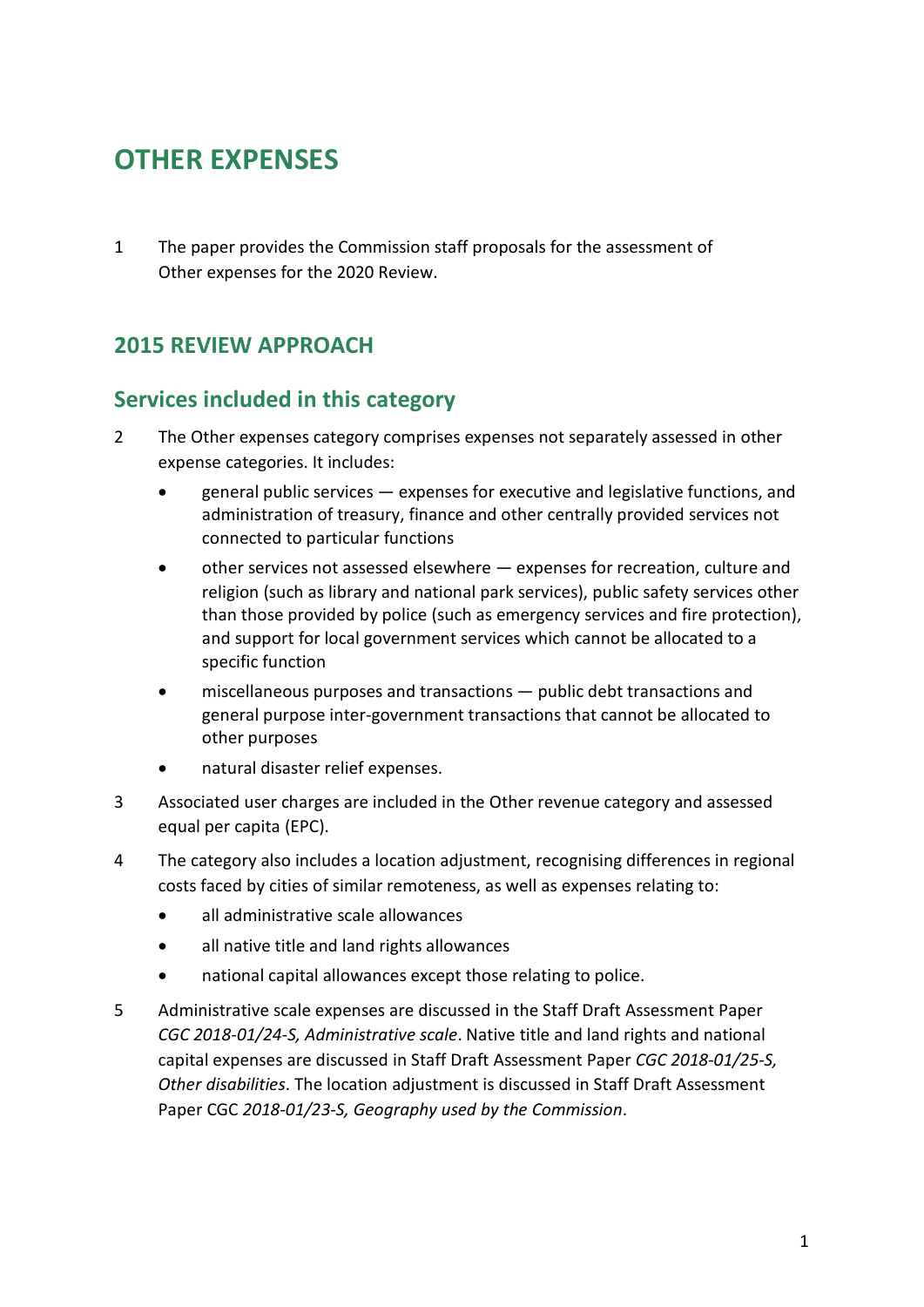## <span id="page-4-0"></span>**Category and component expenses**

6 [Table 1](#page-4-2) shows State actual expenses in 2016-17 disaggregated by component.

| Component                             | Amount  | Proportion of total expenses |
|---------------------------------------|---------|------------------------------|
|                                       | \$m     | %                            |
| Service expenses                      | 28 0 34 | 90.9                         |
| Natural disaster relief               | 483     | 1.6                          |
| Capital grants to local governments   | 61      | 0.2                          |
| Other assessments:                    |         |                              |
| Administrative scale (all categories) | 2073    | 6.7                          |
| Native title and land rights          | 176     | 0.6                          |
| National capital                      | 21      | 0.1                          |
| Total                                 | 30 848  | 100.0                        |

#### <span id="page-4-2"></span>**Table 1 Category expenses by component, 2016-17**

Note: The other assessments component also includes a location adjustment, which has a net zero effect on total State expenses.

<span id="page-4-1"></span>Source: Commission calculation.

#### **Data sources and assessment methods**

7 The majority of expenses in this category are classified to the service expenses component and, apart from location disabilities, are assessed on an equal per capita (EPC) basis. Capital grants to local government are assessed using population growth based on ABS estimated resident population. Other assessments, including the administrative scale allowance for all categories, natural disaster relief, cross-border, national capital and native title and land rights, are based on State provided data or Commission estimates.

#### *Service expenses assessment*

8 The service expenses assessment recognises that the need for spending on services covered by this component largely reflects State population shares. A cross-border disability is assessed to recognise that the ACT's costs for library, sports grounds and other cultural and recreational services are higher due to the use of these services by New South Wales residents. Wage costs and regional costs effects are applied to expenses on recreation, culture, national parks, communications and pipelines, and public safety services; and to half of the expenses for general public services, intergovernmental transactions and other purposes.

#### *Natural disaster relief*

9 Natural disaster relief expenses include State net out of pocket expenses under the Natural Disasters Relief and Recovery Arrangements (NDRRA) framework. They are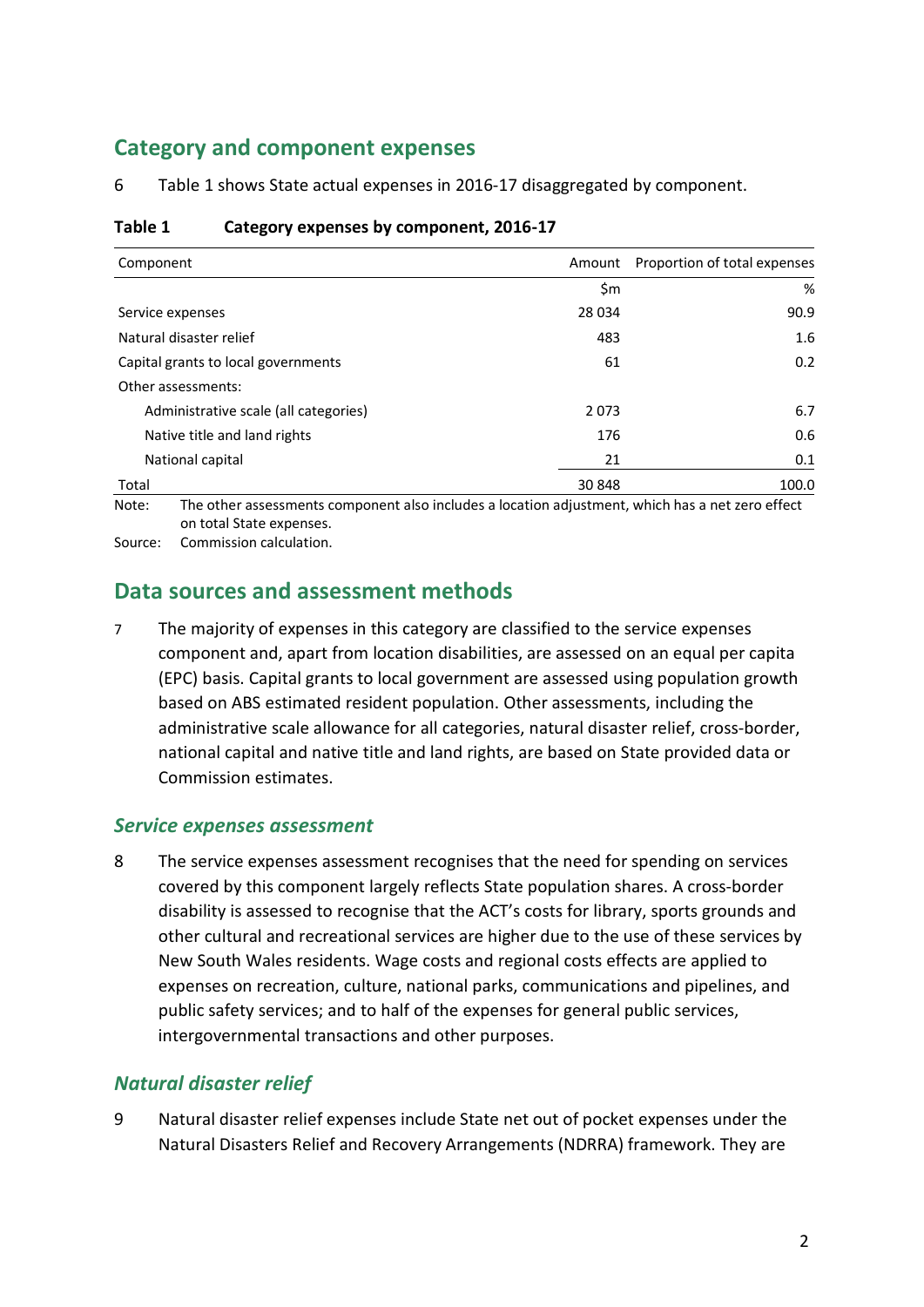assessed on an actual per capita (APC) basis because the Commission considered that the State expenses were not policy influenced and were sufficiently comparable to make a reliable assessment.

#### *Capital grants to local governments*

10 The assessment of capital grants to local governments recognises the impact of State population growth on the level of support for local government for cultural and recreation facilities and community amenities.

#### *Other assessments*

11 The Administrative scale, Native title and land rights and National capital assessments, along with the location adjustment, are discussed in their respective draft assessment papers.

#### *Investment and depreciation*

- 12 Other expenses accounted for 10% of total State assets in 2016-17. For most categories, the infrastructure assessments use expense weighted service use disabilities to calculate a category specific capital stock disability factor. The only service use disability included in the capital stock calculations for Other expenses is cross-border service use. Interstate differences in wage levels, the price of materials and other unavoidable factors affecting the cost of infrastructure are also taken into account.
- 13 In addition, the Investment assessment recognises the impact of differences in population growth between States on the need for infrastructure.

#### *GST redistribution*

14 In the 2018 Update, the category redistributed \$1 224 million primarily to Tasmania, ACT and the Northern Territory. Most of the redistribution was due to the administrative scale and natural disasters assessments. [Table 2](#page-6-2) shows the effect of the Other expenses category on the GST redistribution in the 2018 Update.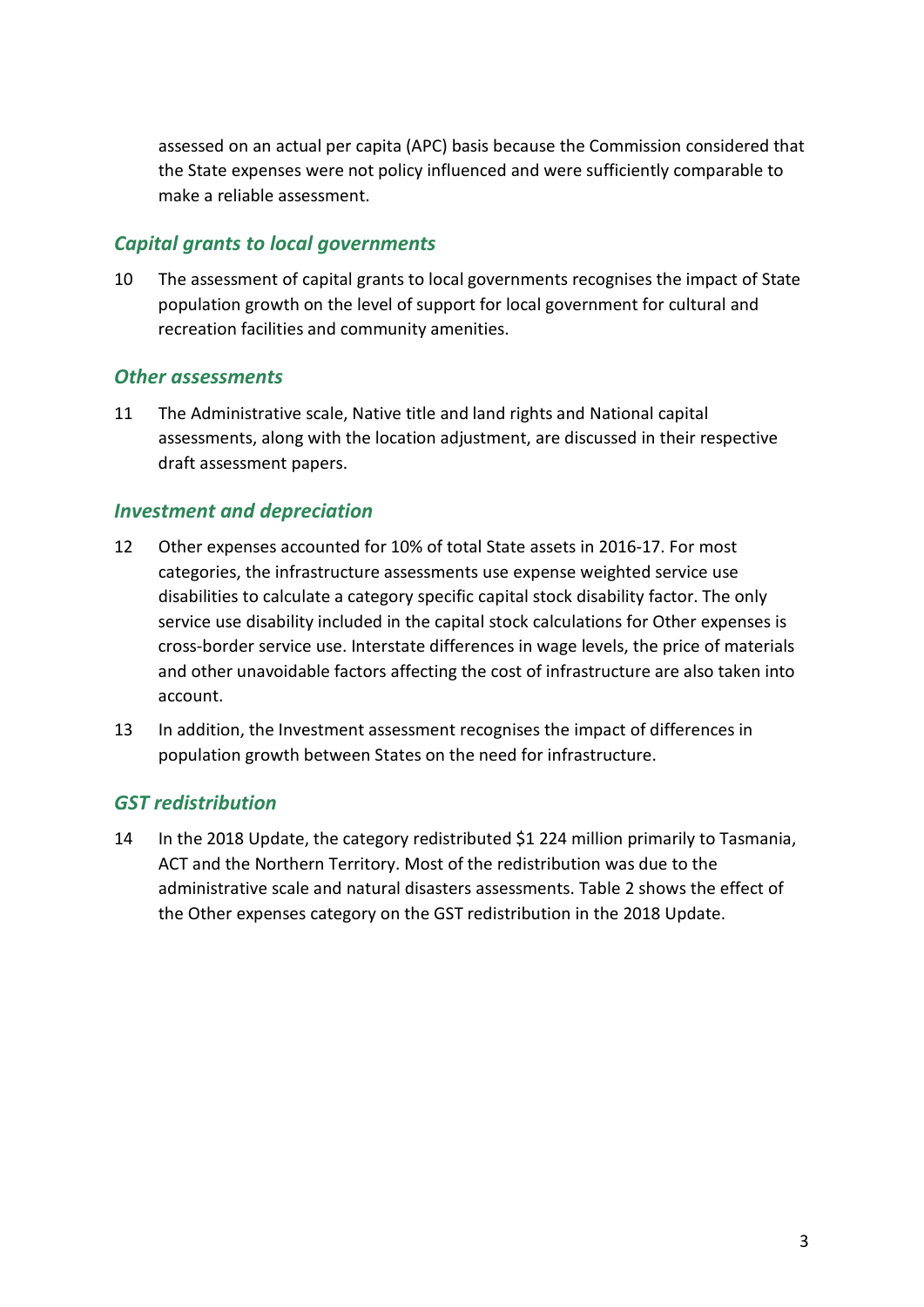|                                | <b>NSW</b> | Vic    | Qld    | <b>WA</b> | SA    | Tas   | <b>ACT</b> | ΝT    | Redist  |
|--------------------------------|------------|--------|--------|-----------|-------|-------|------------|-------|---------|
|                                | \$m        | \$m    | \$m    | \$m       | \$m   | \$m   | \$m        | \$m   | \$m     |
| Aggregate administrative scale | $-448$     | $-305$ | $-174$ | 57        | 118   | 219   | 252        | 281   | 928     |
| Natural disaster relief        | -84        | $-151$ | 273    | $-7$      | $-28$ | 7     | -6         | -5    | 280     |
| Native title and land rights   | $-55$      | -43    | 9      | 60        | 3     | $-4$  | -3         | 34    | 106     |
| National capital               | -8         | -6     | $-5$   | -3        | $-2$  | $-1$  | 24         | 0     | 24      |
| Regional costs                 | $-49$      | -56    | 37     | 17        | 8     | 17    | $-7$       | 33    | 111     |
| Location adjustment            | $-10$      | $-7$   | -6     | 91        | $-2$  | $-41$ | 41         | $-67$ | 132     |
| <b>Wages</b>                   | 6          | $-15$  | -9     | 27        | -9    | $-7$  | 4          | 3     | 40      |
| Total                          | $-653$     | $-571$ | 123    | 239       | 84    | 188   | 310        | 280   | 1 2 2 4 |

#### <span id="page-6-2"></span>**Table 2 GST redistribution due to Other expenses, 2018 Update**

<span id="page-6-0"></span>Source: Commission calculation, 2018 Update.

## **ISSUES AND ANALYSIS**

- 15 Staff consider that assessments for much of the Other expenses category will be similar to the previous review. The main issues to be considered are:
	- whether natural disaster relief expenses are sufficiently comparable to warrant an APC assessment
	- how to treat natural disaster mitigation spending
	- whether to continue assessing capital grants to local governments
	- whether to assess expenses for national parks and wildlife services.
- 16 Assessment issues for the other assessment components are discussed in their respective draft assessment papers.

## <span id="page-6-1"></span>**Natural disaster relief**

- 17 Total net natural disaster relief expenses under the NDRRA framework were \$483 million in 20[1](#page-6-3)6-17.<sup>1</sup> These expenses tend to be very volatile. For example, in 2013-14 natural disaster relief expenses were \$1.7 billion.
- 18 The current methodology assesses States' net expenses for natural disaster relief under the NDRRA framework on an APC basis because the Commission considers that differences between the States under the framework are not subject to significant policy influences.
- <span id="page-6-4"></span>19 A new agreement, the *NDRRA Determination 2017*, applies from 1 July 2017 and replaces the *NDRRA Determination 2012 (version 2)*. [2](#page-6-4) The new determination will

<span id="page-6-3"></span><sup>&</sup>lt;sup>1</sup> Data by State are not provided due to confidentiality.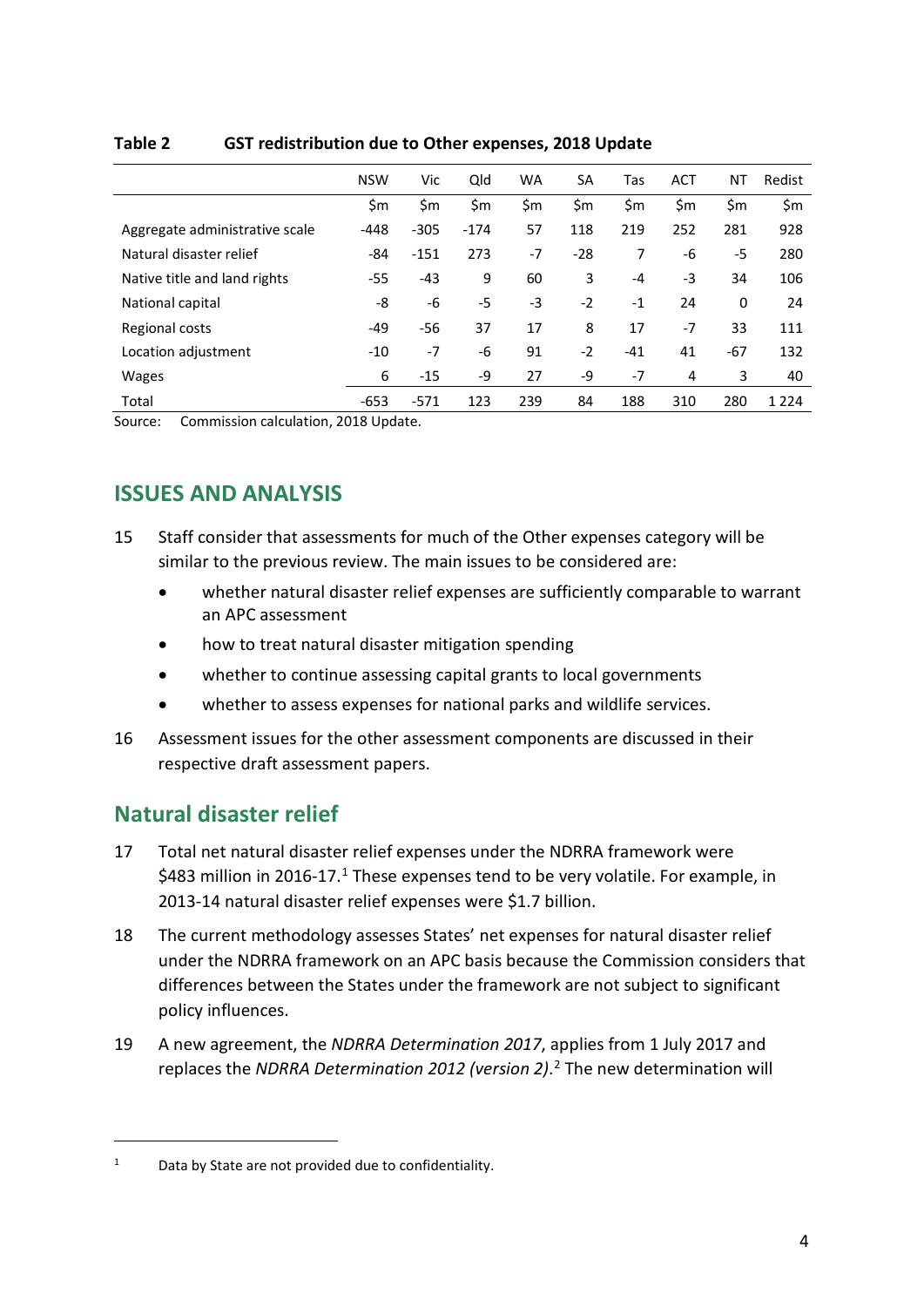affect assessments for the 2019 Update and beyond. There appear to be no significant changes in the *NDRRA Determination 2017* that would preclude an APC assessment.

- 20 Emergency Management Australia (EMA) has been reviewing State NDRRA expenditure claims in the wake of an Australian National Audit Office audit report. EMA's assurance activities are complete for Queensland, South Australia, Tasmania and the ACT, and ongoing for other States. The assurance activities allow for greater confidence that States' reported claims are comparable and eligible under the NDRRA framework. Additional clauses regarding States' evidentiary requirements have been added to the *NDRRA Determination 2017* to ensure ease of assurance processes and greater accountability going forward.
- 21 Since this is an APC assessment, the Commission has measures in place to ensure State reported NDRRA expenditure and assistance data are accurate. The Commission collects data from EMA to validate State estimates, although EMA data are not available until 12 months after the end of the reference period. The Commission also uses the thresholds and reimbursement allowances in the determination to confirm the accuracy of State reported NDRRA assistance estimates. In addition, any material revisions to State data are immediately corrected to ensure the correct net expenses are included in the assessment for three inquiries.<sup>[3](#page-7-0)</sup>
- 22 Most States agree that the assessment of natural disaster relief expenses should be based on eligible NDRRA expenditure net of Commonwealth assistance. The ACT has said there are policy differences between States in relation to insurance and natural disaster mitigation measures and expenses should be assessed on an equal per capita basis. Staff consider that the *NDRRA Determination 2017* includes sufficient safeguards to prevent significantly different insurance and mitigation measures between States. These issues are addressed below.

#### *Insurance*

 $\overline{a}$ 

23 The Commission investigated policy differences between States in relation to insurance in the 2013 Update. It observed there were policy differences, and that Tasmania and the Northern Territory did not have adequate insurance coverage.[4](#page-7-1) The

<sup>&</sup>lt;sup>2</sup> Australian Government, Disaster Assist[, Natural Disaster Relief and](https://www.disasterassist.gov.au/Pages/related-links/Natural-Disaster-Relief-and-Recovery-Arrangements.aspx) Recovery Arrangements, (https://www.disasterassist.gov.au/Pages/related-links/Natural-Disaster-Relief-and-Recovery-Arrangements.aspx), [accessed Oct 2017].

<span id="page-7-0"></span> $3$  The correction is usually made by including a one off adjustment in the last assessment year. The size of the adjustment is based on the amount of the revision and the number of times the incorrect amount has been included in previous inquiries. A materiality test of \$10 per capita is used to determine if an adjustment will be made.

<span id="page-7-1"></span><sup>&</sup>lt;sup>4</sup> The Commission's conclusions were based on analysis of a review of State insurance arrangements undertaken by the then Commonwealth Department of Finance and Regulation under the 2011 Determination.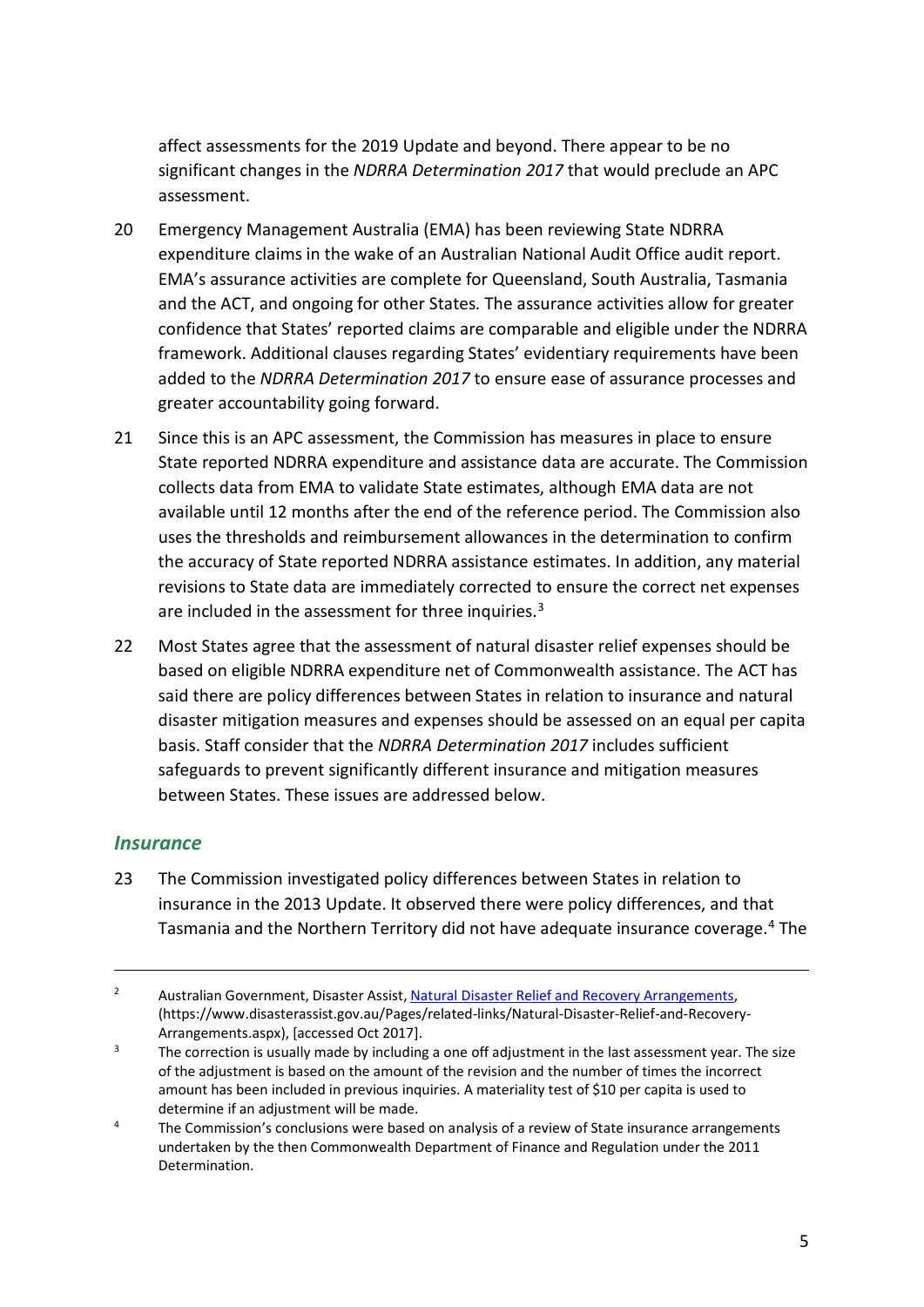Commission concluded there was no way to reliably estimate an adjustment to the data for Tasmania and the Northern Territory to address these policy differences. Furthermore, the impact of making the adjustment was unlikely to be material.<sup>[5](#page-8-0)</sup>

- 24 A 2014 Productivity Commission inquiry found that State and local governments generally had adequate insurance arrangements for most of their non-road assets.[6](#page-8-1) However, the inquiry also found that funding under the NDRRA and elsewhere likely reduces States' incentives to obtain adequate insurance.[7](#page-8-2)
- 25 Recognising the incentives for States to under-insure, section 4.5 of the latest NDRRA determination requires States to have adequate capital or access to capital to fund liabilities or infrastructure losses, which may include via commercial insurance/re-insurance, prior to being granted access to Commonwealth assistance. States are also required to proactively explore a range of insurance options in the market place and assess available options on a cost benefit basis.<sup>[8](#page-8-3)</sup>
- 26 Staff consider that despite some policy differences in the level of insurance coverage between States, the Commonwealth requires State governments to have adequate arrangements in place to be eligible for Commonwealth NDRRA assistance. The Commonwealth is best placed to decide if State arrangements are sufficient to satisfy the requirements of the determination and to receive Commonwealth assistance. Given the common framework applied by the Commonwealth, and no evidence of significant policy differences, staff consider these expenses should continue to be assessed on an APC basis.

#### *Mitigation*

- 27 New South Wales has noted that mitigation spending is treated differently in the expense assessments compared to natural disaster relief spending, which may also lessen incentives for mitigation spending. Mitigation expenses are assessed on an EPC basis.
- 28 In order to be eligible for funding through the NDRRA, States are required to develop and implement natural disaster mitigation strategies in respect of likely or recurring disasters. The Productivity Commission inquiry on Natural Disaster Funding Arrangements estimated that mitigation expenses across all levels of government was likely to be below optimal levels, given the incentives created by the NDRRA

<span id="page-8-0"></span><sup>5</sup> For a full discussion of this issue, see Commonwealth Grants Commission, *Report on GST Revenue Sharing Relativities — 2013 Update*, pp. 52-54. 6 Productivity Commission, *Natural Disaster Funding Arrangements Inquiry Report*, Volume 2, 2014,

<span id="page-8-1"></span>p. 413.

<span id="page-8-2"></span> $\frac{7}{8}$  ibid, p. 38 and p. 413.

<span id="page-8-3"></span><sup>8</sup> Attorney-General's Department, *Natural Disaster Relief and Recovery Arrangements Determination 2017*, section 4.5.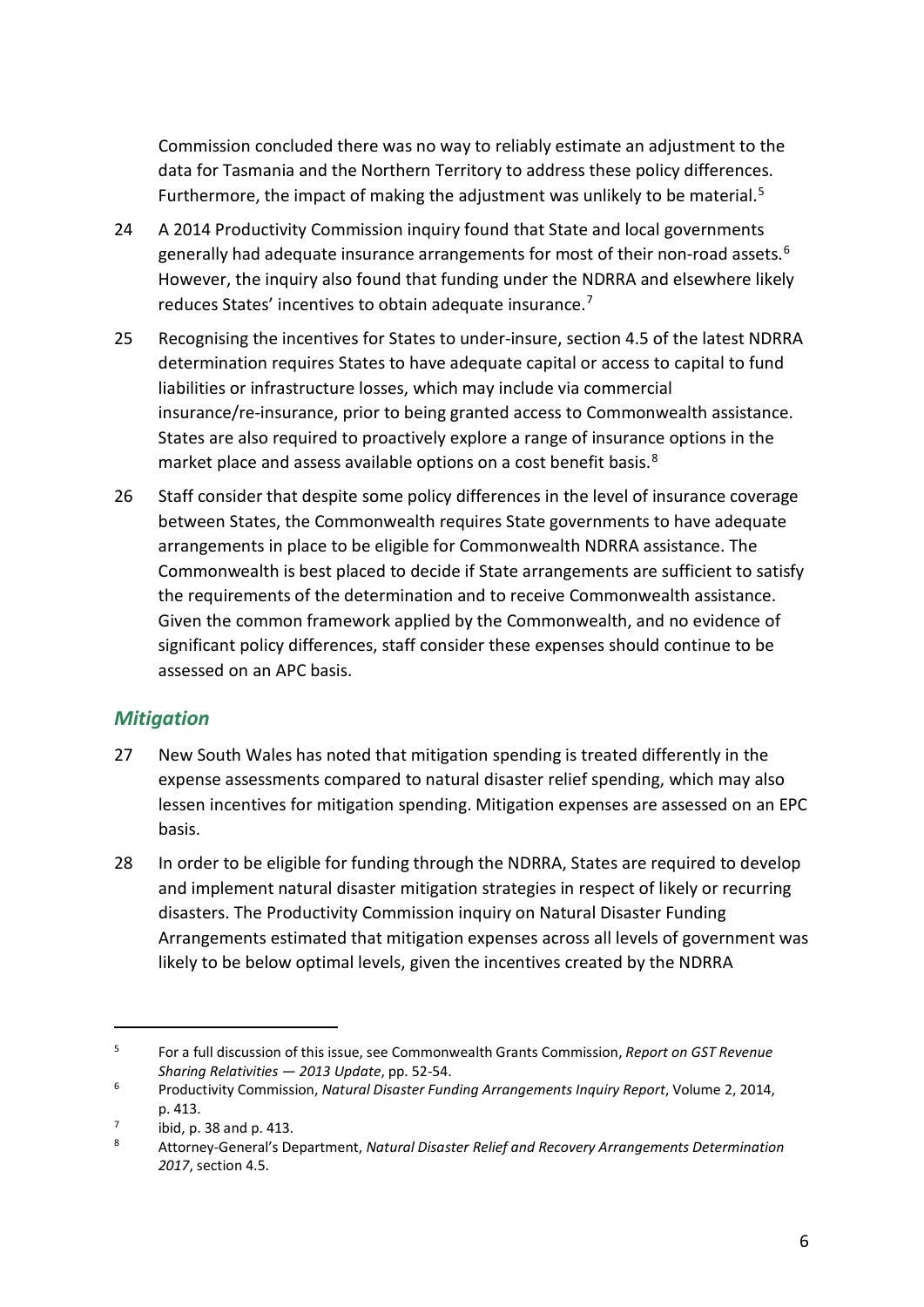arrangements. However, the inquiry was not able to determine the extent of the underinvestment in mitigation. [9](#page-9-0)

29 Staff consider there is no practical alternative to the current EPC assessment of mitigation expenses. An APC assessment would not be appropriate because there is considerable scope for State policies to affect the level of spending despite the NDRRA requirement that all States have adequate mitigation strategies in place. A differential assessment based on a policy neutral driver would appear to be impractical because it is difficult to identify the relevant spending in State budgets. Furthermore, it is not clear what policy neutral measure of need would be applied. Actuarial studies may provide some indication of differential susceptibility to natural disasters and the need for mitigation measures. However, any indicator is likely to be affected by differences between States in insurance coverage as well as differences in planning and zoning policies. Due to these difficulties, staff propose not to make an assessment for mitigation spending.

#### *Measurement issues*

- 30 There are two practical issues affecting the measurement of State NDRRA net expenses. The first relates to the classification of natural disaster relief expenses in Government Finance Statistics (GFS), and the second to the treatment of local government net natural disaster expenses.
- 31 In GFS, long-term natural disaster reconstruction expenses are classified to the relevant function (for example, roads capital expenditure). To avoid the same expenses being assessed twice (for example, in the natural disaster relief assessment and roads assessments), staff reclassify roads expenditure related to natural disasters from the Roads category to Other expenses.
- 32 Staff have recently become aware that there may be potential for States to include net costs incurred by local governments following a natural disaster event in the net expenses reported to the Commission. Out of pocket expenses funded from local government revenue should not be included in the expenses reported by States because they do not affect State fiscal capacities. In addition, any NDRRA assistance payments which pass through the States to local government should be excluded from category expenses. Being aware of the potential for local government net costs and through payments to affect expenses, staff have processes in place to ensure these are both excluded.

<span id="page-9-0"></span><sup>9</sup> Productivity Commission, *Natural Disaster Funding Arrangements Inquiry Report*, Volume 2, 2014, p. 39.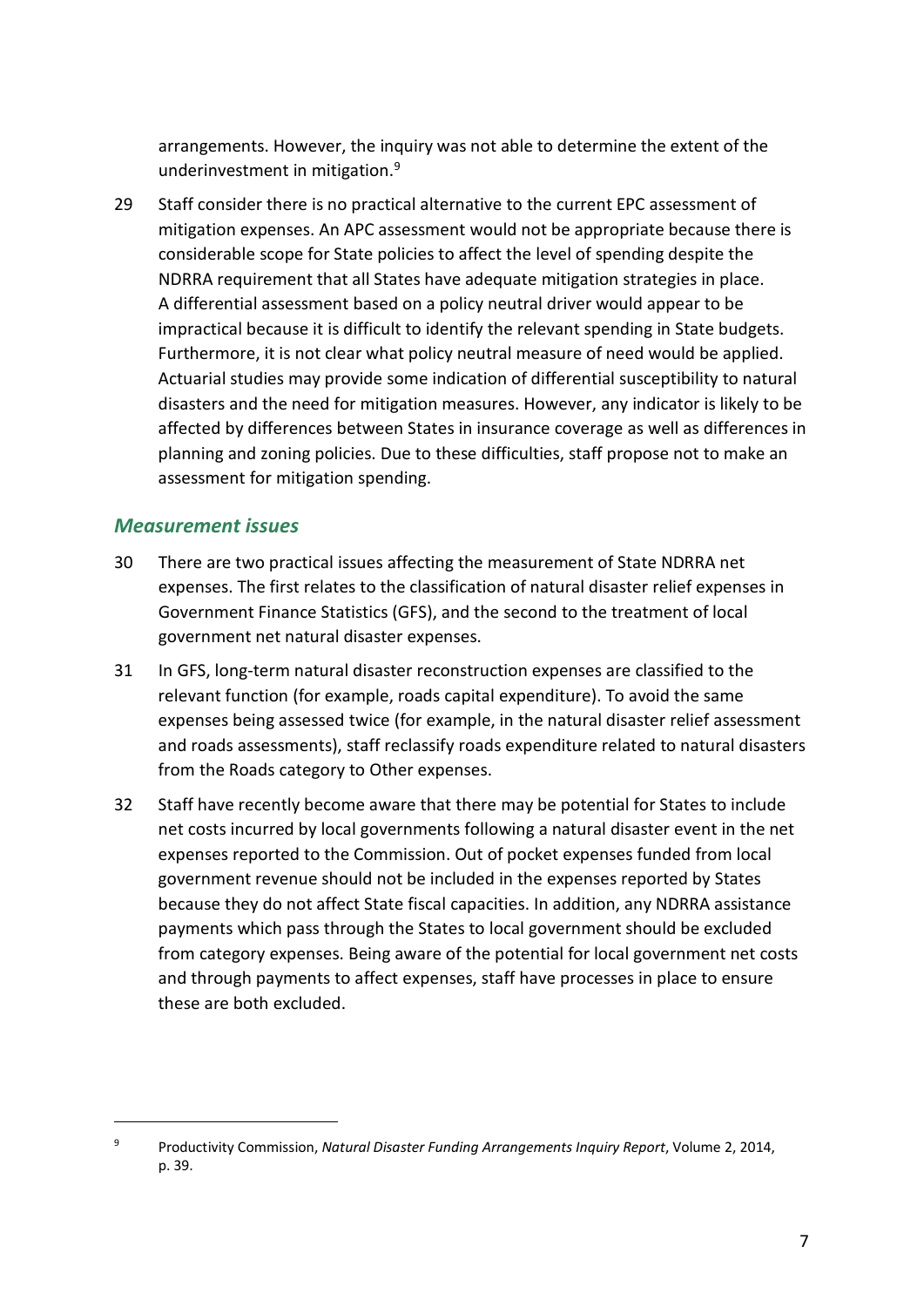Staff propose to recommend the Commission:

- continue to assess natural disaster relief expenses on an APC basis
- not make an assessment for natural disaster mitigation expenses, due to the difficulty in obtaining expense data and identifying a reliable driver
- continue to make adjustments to the adjusted budget to ensure:
	- natural disaster relief expenses under the NDRRA framework are only assessed once
	- net natural disaster relief expenses funded from local government revenue are not included in the assessment because they do not affect a State's fiscal capacity
	- − Commonwealth NDRRA assistance payments through States to local government (for example, for roads) are not included in category expenses.

## <span id="page-10-0"></span>**Capital grants to local government for community amenities**

33 The capital grants to local governments component was introduced in the 2015 Review to recognise the need for State support to local government for cultural and recreation facilities and community amenities. The assessment used population growth as the disability, as the Commission expected that States with above average population growth would incur higher costs. The assessment was not material by itself. However, it was included as the assessment of population growth in total was material. In the 2018 Update, the component did not redistribute more than \$3 per capita for any State. Actual component expenses for 2016-17 are shown in [Table 4.](#page-10-1)

|               | <b>NSW</b> | Vic | Qld | <b>WA</b> | SA | Tas | ACT | NT | Total |
|---------------|------------|-----|-----|-----------|----|-----|-----|----|-------|
| \$ million    |            |     | 21  | 30        |    |     | O   |    | 61    |
| \$ per capita |            |     | 4   | 11        |    |     | O   | 29 | ▵     |

<span id="page-10-1"></span>

| Capital grants to local government, actual expenses, 2016-17<br>Table 3 |
|-------------------------------------------------------------------------|
|-------------------------------------------------------------------------|

Source: Commission calculation, 2018 Update.

- 34 During the 2015 Review, only Queensland, Western Australia and the Northern Territory supported this, or a similar assessment, as part of an assessment of mining-related expenditure. These are the only States with above average expenses [\(Table 4\)](#page-10-1).
- 35 Since the 2015 Review, staff have reconsidered whether population growth is the main factor driving expenses for this component. Our analysis indicates the grants are generally part of regional economic development programs and it is not apparent how States determine their level of support for these programs.
- 36 Some of the spending in Queensland occurs under Building our Regions, an infrastructure program for local government projects. The program is designed to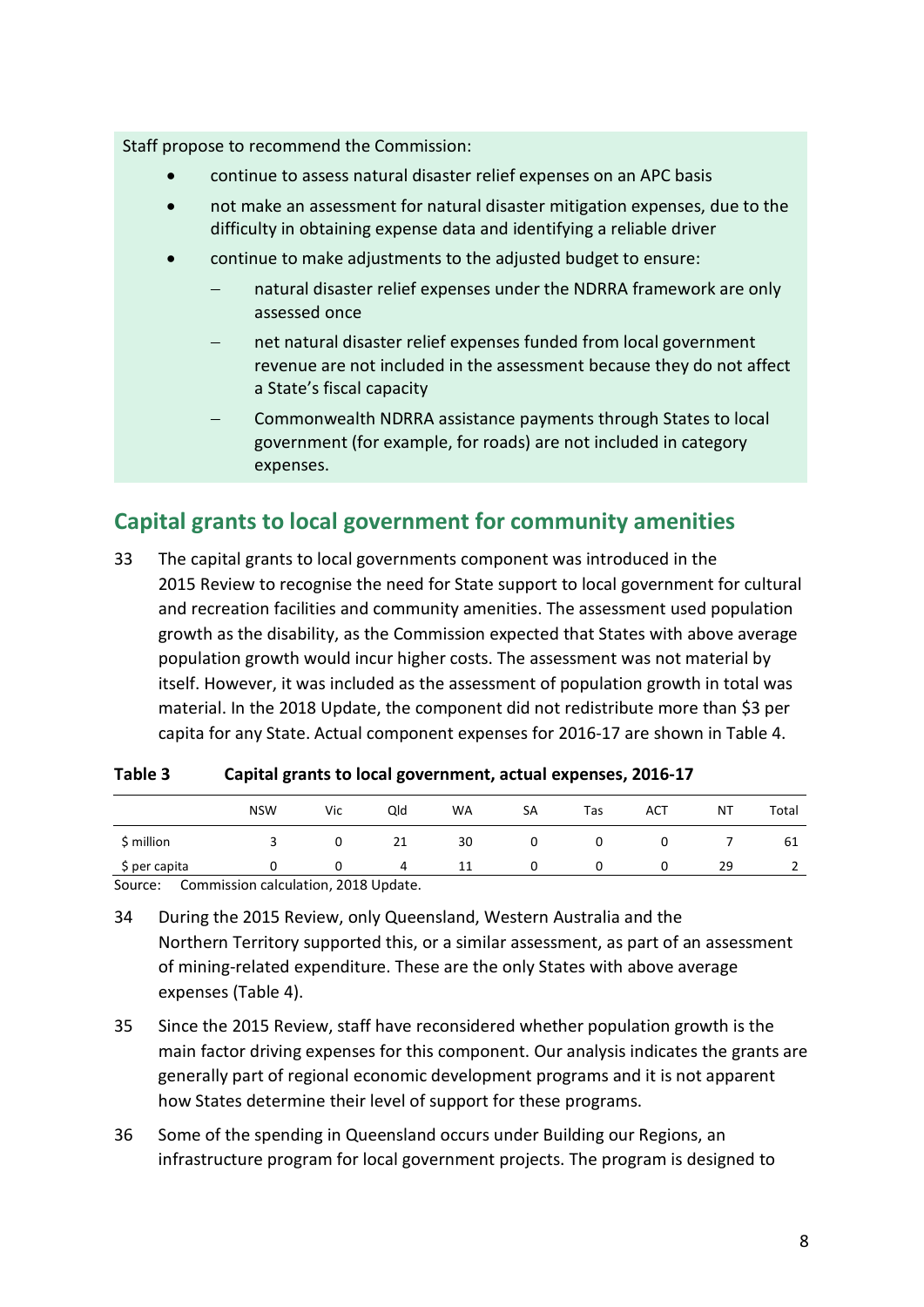provide funding for critical infrastructure in regional areas of the State, while also generating jobs, fostering economic development and improving the liveability of regional communities.[10](#page-11-1)

- 37 Western Australia provides similar programs through the Royalties for Regions' funds including the Country Local Government Fund, the Regional Community Services Fund and the Regional Infrastructure and Headworks Fund.<sup>[11](#page-11-2)</sup>
- 38 Staff consider that population growth may be a factor in determining the level of funding provided to local governments in regional areas, but that employment creation or the weaknesses of local government revenue bases linked to population decline may also influence State spending. As the drivers of expenses for this component are unclear, staff recommend ceasing the assessment.

Staff propose to recommend the Commission:

• cease assessing the capital grants to local governments for community amenities component because the driver of this spending is unclear.

## <span id="page-11-0"></span>**National parks and wildlife services**

- 39 During the 2015 Review, we investigated an assessment of national parks and wildlife expenses. At that time we found that despite national guidelines on the establishment of designated protected areas, significant differences remain between the States in the numbers of parks and areas protected. The historical development of protected areas will continue to mean that some States will have considerably larger proportions of their jurisdictions protected. While it is difficult to attribute all these differences to State policies, undoubtedly, these have had a major impact. The Commonwealth also has had a major influence on the size of areas protected, particularly in Tasmania and the ACT.
- 40 Expenses for national park and wildlife services were around \$1 billion in 2016-17. Under the ABS *Australian System of Government Finance Statistics: Concepts, Sources and Methods, 2015,* which will come into effect during the 2019 Update, national park and wildlife services will no longer be a separate expense classification and will instead be combined with other environmental protection expenses.<sup>[12](#page-11-3)</sup>

<span id="page-11-1"></span><sup>&</sup>lt;sup>10</sup> Department of State Development (Queensland)[, Building our Regions,](https://www.statedevelopment.qld.gov.au/regional-development/building-our-regions.html) (https://www.statedevelopment.qld.gov.au/regional-development/building-our-regions.html), [accessed Oct 2017].

<span id="page-11-2"></span><sup>&</sup>lt;sup>11</sup> Department of Regional Development (Western Australia), [Final Report 2017,](http://www.drd.wa.gov.au/Publications/Documents/DRD%20Final%20Report%202017.pdf) p. 16, (http://www.drd.wa.gov.au/Publications/Documents/DRD%20Final%20Report%202017.pdf), [accessed Oct 2017]; and Department of Regional Development (Western Australia), [Country Local](http://www.drd.wa.gov.au/rfr/Programs-and-Schemes/Pages/Country-Local-Government-Fund.aspx)  [Government Fund,](http://www.drd.wa.gov.au/rfr/Programs-and-Schemes/Pages/Country-Local-Government-Fund.aspx) (http://www.drd.wa.gov.au/rfr/Programs-and-Schemes/Pages/Country-Local-Government-Fund.aspx), [accessed Oct 2017]

<span id="page-11-3"></span><sup>&</sup>lt;sup>12</sup> National parks and wildlife expenses will be included under Protection of biodiversity and landscape, (Classification of the functions of government - Australia (COFOG-A) 0541).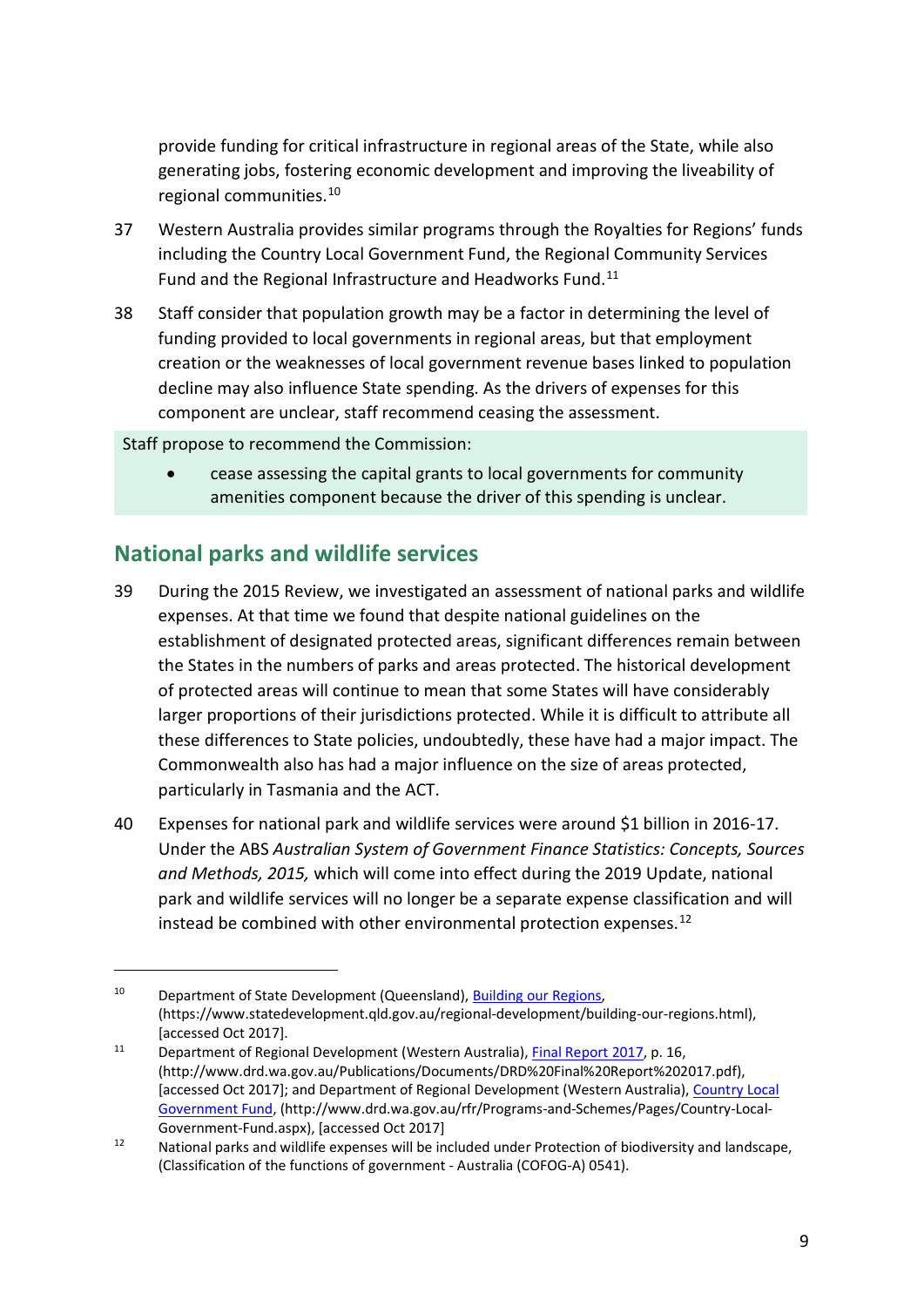41 At this time we do not propose developing an assessment for national parks and wildlife services, given the uncertainties surrounding the policy influences on the number and size of national parks and the difficulty in obtaining reliable data to measure relative cost influences. In addition, the new GFS classification will not separately identify these expenses.

Staff propose to recommend the Commission:

• not assess national parks and wildlife services, due to uncertainties surrounding the policy influences and difficulty in obtaining reliable data to measure cost influences and expenses.

### <span id="page-12-0"></span>**Cross-border expenses**

42 The cross-border assessment is being reviewed as a whole. Previously, the cross-border adjustment in this category was intended to reflect the increased expenses for the ACT to provide library, sports grounds and other cultural and recreational services to New South Wales residents. Staff propose not to assess a cross-border disability for these services unless the ACT is able to provide current data to substantiate an assessment. For further information, refer to Staff Draft Assessment Paper *CGC 2018-01/25-S, Other disabilities*.

Staff propose to recommend the Commission:

• not assess a cross-border disability for library, sports grounds and other cultural and recreational services provided to New South Wales residents unless the ACT is able to provide current data to substantiate an assessment.

## <span id="page-12-1"></span>**Administrative scale**

43 Staff are seeking advice from States on whether administrative scale expenses should be included as a component of the Other expenses category or separately identified in each expense category, before making a recommendation to the Commission. For further information, refer to Staff Draft Assessment Paper *CGC 2018-01/24-S, Administrative scale*.

## <span id="page-12-2"></span>**Other issues including location**

- 44 Proposals have been made in other draft assessment papers to include additional expenses in this category if the Commission continues to assess them EPC. This would bring together most of the expenses which are assessed EPC and simplify the presentation of functional categories.
- 45 We propose to continue applying the regional costs and wage costs disabilities to expenses where it is appropriate. We do not expect to recommend any changes to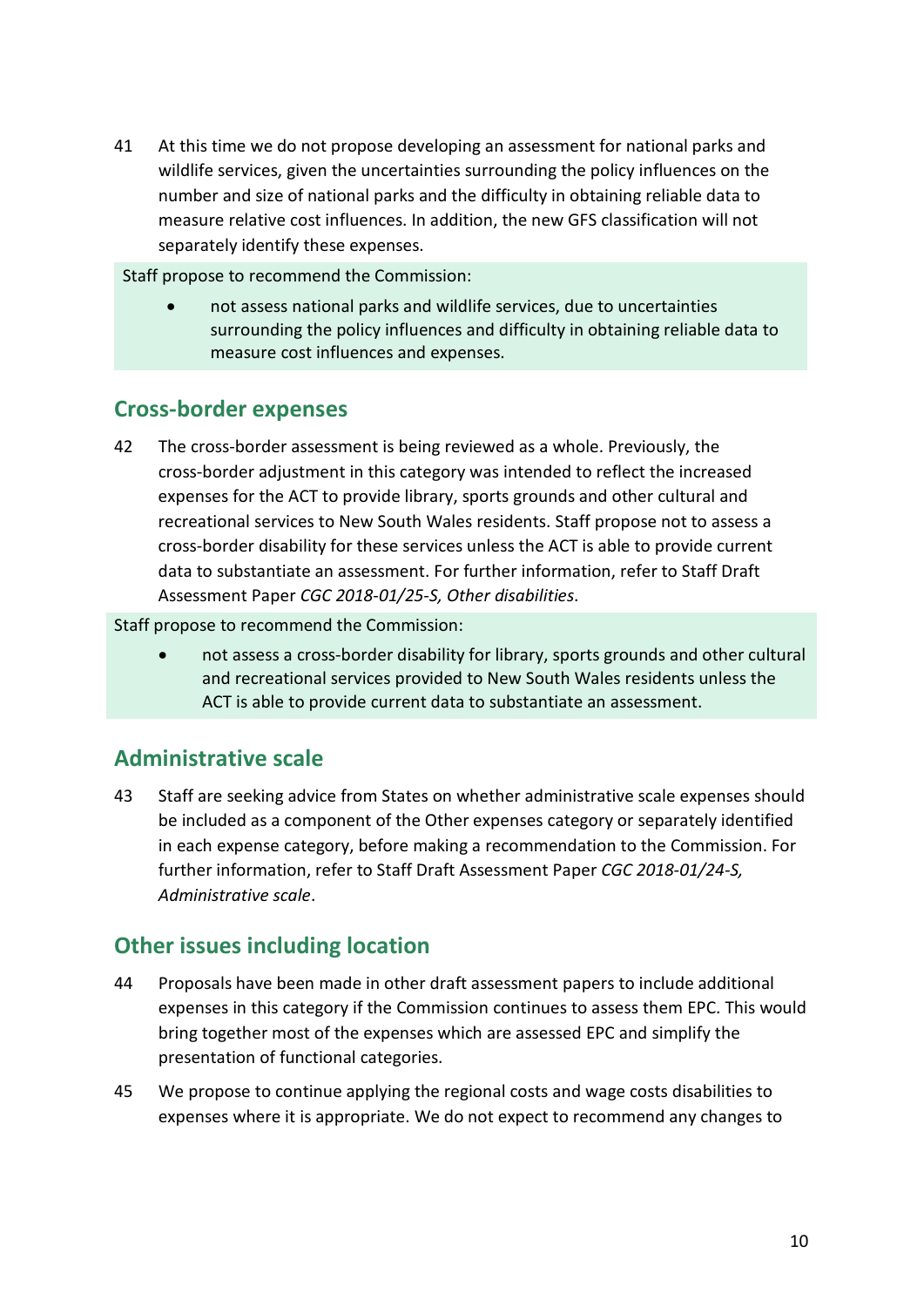current treatments, either for expenses currently included in Other expenses, or for expenses staff are proposing to include in Other expenses.

46 Staff propose to retain the location adjustment in the 2020 Review. See Staff Draft Assessment Paper *CGC 2018-01/23-S, Geography used by the Commission* for details.

Staff propose to recommend the Commission:

- include most State expenses which are assessed EPC in this category
- continue to apply location disabilities to the same expenses as the 2015 Review.

#### <span id="page-13-0"></span>**User charges**

- 47 User charges for the category were \$2.8 billion in 2015-16 or 9% of service expenses. Most user charges were recorded in the other general public services and recreation and culture classifications. In the 2015 Review, these user charges were assessed EPC in the Other revenue category.
- 48 User charges for the category relate to a number of different activities all of which are assessed EPC. There is no basis to conclude that States' capacities to raise revenue from these activities are affected by anything other than population. Staff propose to continue assessing this revenue EPC. It is simpler to do this in the Other revenue category.

### <span id="page-13-1"></span>**CONCLUSION AND WAY FORWARD**

- 49 The Other expenses category remains a residual category for expenses not elsewhere assessed. There are unlikely to be any significant changes to most of the components.
	- Staff recommend the APC assessment of net natural disaster relief expenses under the NDRRA be retained, but will continue to monitor the status of the *NDRRA Determination 2017* as it is implemented by the Commonwealth.
	- Staff propose to remove the capital grants to local governments assessment.
	- Staff propose not to assess cross-border and national capital disabilities unless the ACT is able to provide current data to substantiate an assessment.
	- States may wish to comment on the proposal to include the majority of expenses which are assessed EPC in the Other expenses category, and whether this presentational change would be useful.

### <span id="page-13-2"></span>**Proposed assessment structure**

50 Staff propose the following assessment structure for this category in the 2020 Review [\(Table 6\)](#page-14-1).